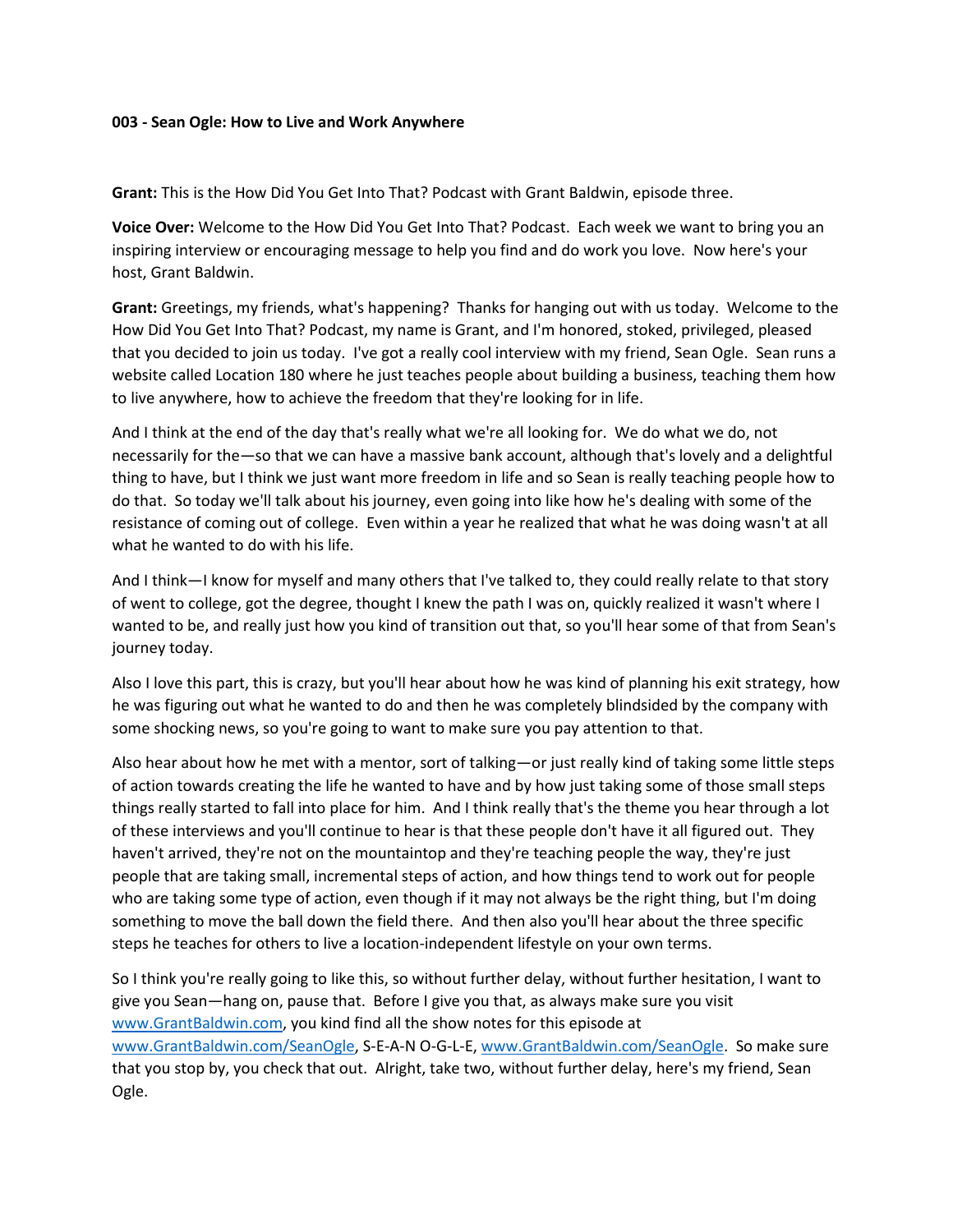Well today I'm hanging out with my friend, Sean Ogle. Sean, how are you doing, my man?

**Sean:** Fantastic, I'm glad to be here. Thanks for having me.

**Grant:** You bet, dude. Alright, so tell us, you run this website, Location 180. What exactly is this? What exactly do you do?

**Sean:** So Location 180's all about travel and entrepreneurship. So specifically I help people build small businesses, allow them to work from anywhere in the world.

**Grant:** Nice, like what kind of small businesses would someone be able to build and be wherever?

**Sean:** Generally online-based businesses. So whether it's freelance work, you know freelance copyrighting, SEO, basic web design, ecommerce, affiliate marketing, blogging, you know that's all kind of stuff that falls under the realm of things that I talk about.

**Grant:** Nice. What about—in all those things you kind of mention there it seems like a lot more technical-type of skills. Are there other things that maybe wouldn't tie into—if I'm not like a tech geek or anything that I would be able to do?

**Sean:** Well it's one of those things that it's not nearly as technical as you think. So for instance freelance writing, I'm guessing you're probably at least an ok writer, growing up in the United States, that kind of thing.

## **Grant:** Sure.

**Sean:** So all of these things that seem really daunting, you know I would tell you, "Ok, you should start a website so that you can market your services." Well you might be thinking, "I'm not a technical guy, I have no idea how to start a website." But there's tools that actually make it much easier than you think and there's ways to find work that's probably quite a bit easier than you think. So that's a route a lot of people start with because it allows them to build confidence, it allows them to build income, and then they can start doing all the sexier projects that are maybe something they're passionate about or hobbybased or anything like that.

**Grant:** Beautiful. Alright, let's pause there, let's come back to that. Let's start by just going back in time here. You live in Portland today, correct?

# **Sean:** Yeah.

**Grant:** And so you were born and raised, lived in Oregon your whole life. What was life like growing up for you?

**Sean:** I was the epitome of average middle-class white kid. I mean that was my life, I went to elementary school, middle school, and high school in Eugene, Oregon, I knew since I was probably in sixth grade I was going to go to Oregon State with my best friend, we were going to live together. Six months before I graduated I got a job as a financial analyst, I was a finance major, so I got the job, moved up to Portland, and it was just very, very traditional. There wasn't anything super exciting, you know we took the family vacations, I grew up playing competitive tennis so I'd play tournaments on the weekends and lessons after school and all that kind of stuff, so it was very much just kind of average suburban childhood.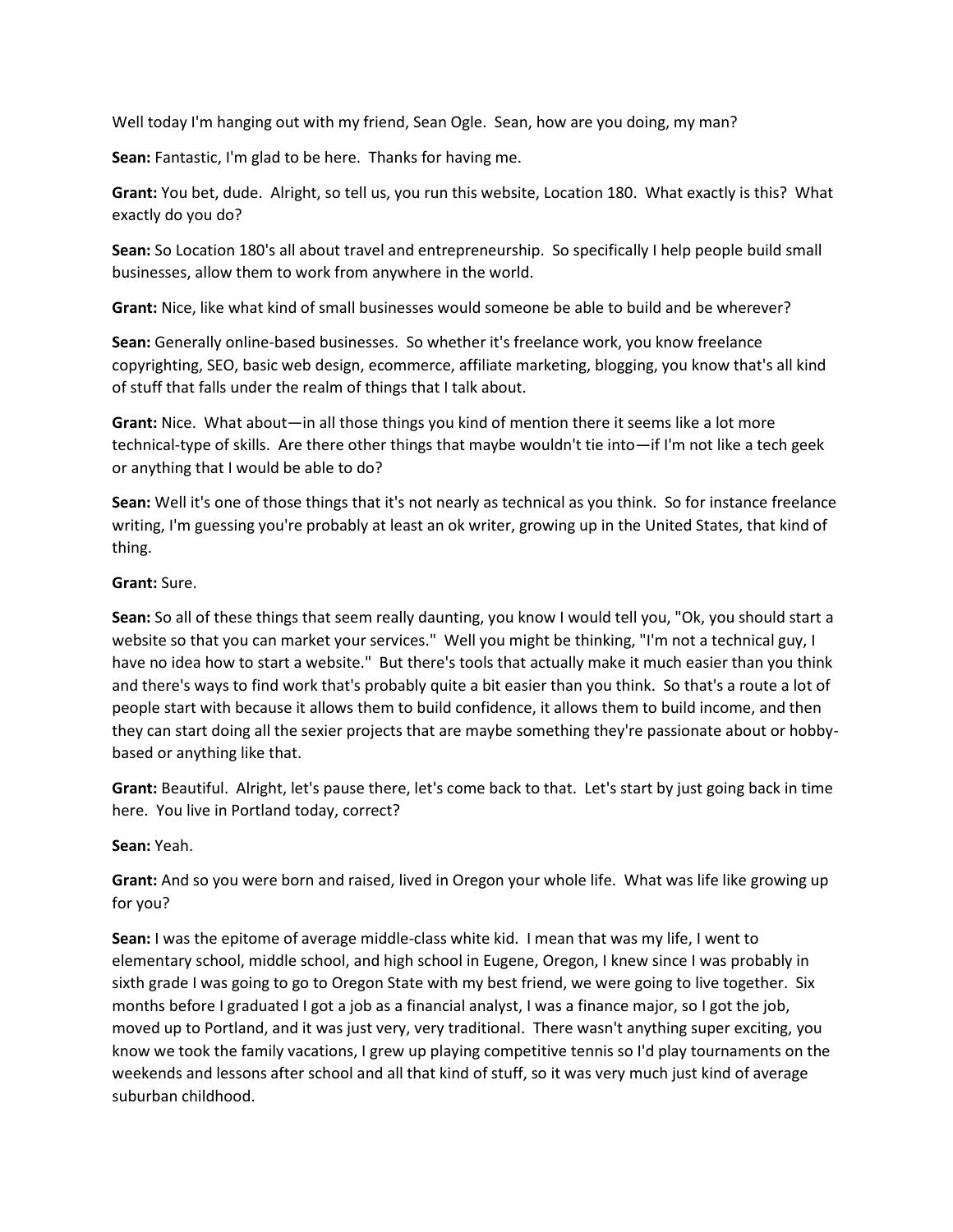**Grant:** Yeah, the type of stuff that Lifetime TV shows are made of.

**Sean:** Yeah, there you go. Exactly.

**Grant:** Exactly. So you do that. When you were in high school and even just growing up did you always want to be a financial analyst or you just knew, "I wanted to go to Oregon State, what I do beyond that, I'm not really sure, yet."

**Sean:** No, I knew I wanted to run my own business, and so when I studied finance it was like ok, I can do business management, I can do marketing. I chose finance because I thought it was going to be harder to learn after the fact. So it's like I'm paying all this money for an education, well management, marketing, those are kind of personality-based skills. Finance, it's like you've got a lot of formulas and numbers and that was the stuff I wanted to learn. Looking back I should have studied accounting, it would have been much more beneficial to my goals as an entrepreneur, but you know that's just kind of the path I chose.

**Grant:** Got you. So you're studying finance and just knowing you want to do something with it. When did it start to kind of like crystalize and you just figured out, "I've got to hone in on what I want to do with this."

**Sean:** You know the only reason it worked out the way it did is because I had like a distant relative who came up to me six months before I graduated, he said, "Sean, we're moving our business," they worked for a big finance firm and they said, "We want to start our own business and we need somebody that we can trust to come in and help us out with this move. So we're offering you a job six months before you graduate to come and do this."

And so I wasn't sure what my plan was. My plan was to travel and you know then figure things out. And so before I knew it I was thrown into this analyst position that wasn't necessarily what I was looking for, but it was the first opportunity, and when you're a senior in college and you're the first one of your friends to get a well-paying job, I mean that's pretty exciting. So I was like, "Sure, we'll try this, we'll see where it goes."

**Grant:** Nice. So really, like no intention, you weren't even really looking, you knew you wanted to have your own business, but weren't really sure what that looked like, opportunity comes along, let's just take it, and it buys you a little more time to figure out what you want to do?

**Sean:** Exactly. And so you know I took a trip right after I graduated with a bunch of my best friends. It was supposed to be a three month trip through Europe and I had to cut it down to eighteen days to start this job. And so I think that was one of the things—like that was like the one of the things that planted the seed, it's like, "Wait a second, I wanted to have this adventure. I didn't get to have it. Now I'm starting this job." So you're kind of starting out on a sour note, because I never got to do those things that I had been planning for four years. You know I got to do a little bit, but eighteen days is a lot different than three months.

**Grant:** Had you been plotting out any type of business ideas or things that you would have done had the analyst thing not fallen in your lap?

**Sean:** All through college I had kind of a variety of businesses. So my very first one is I scalped concert tickets.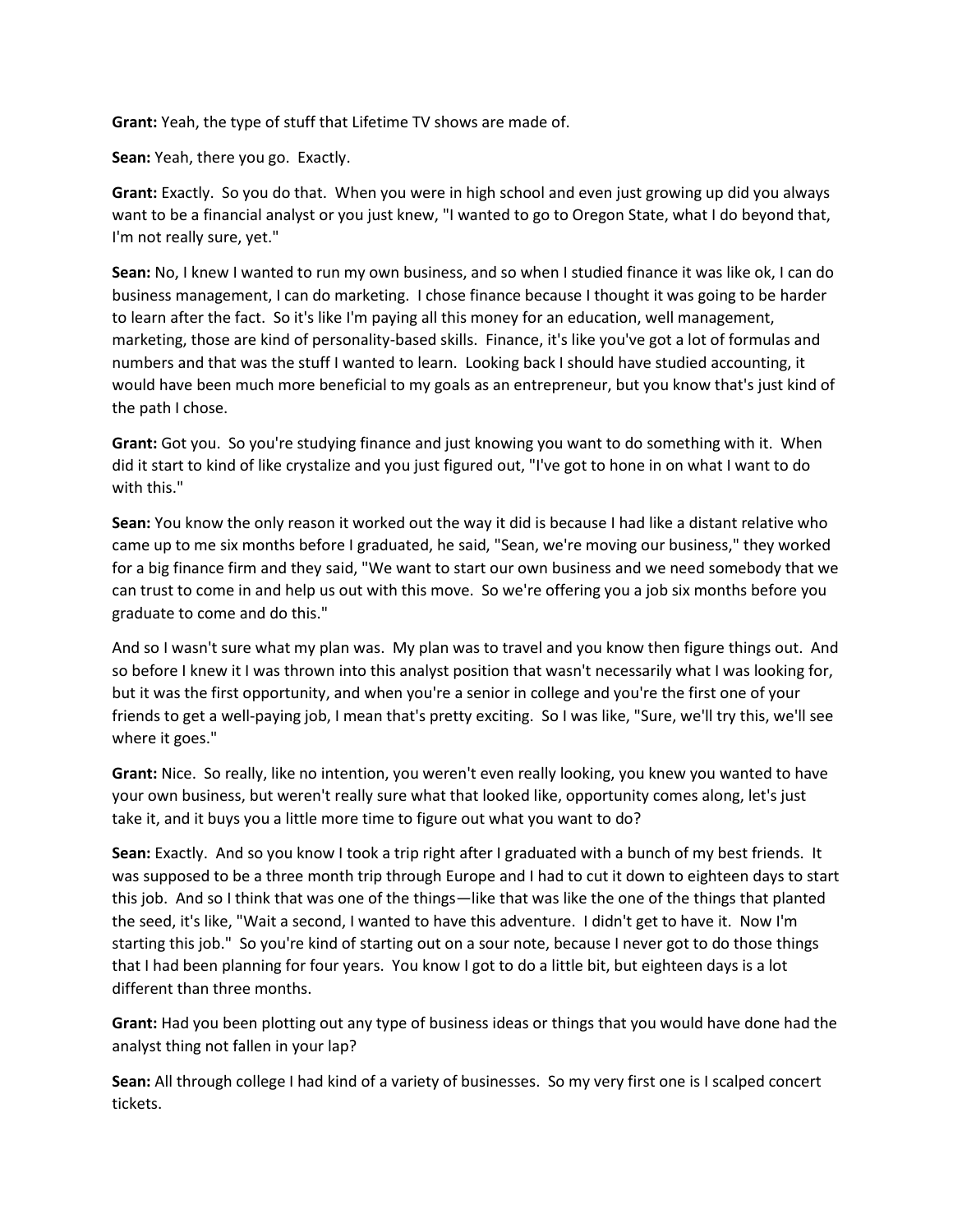**Grant:** Oh, heck yeah.

**Sean:** So I'd buy concert tickets to shows I knew would sell out and I'd resell them on eBay; so I did that for like a year. My main business was I painted houses all through college, so that was how I paid my way through school. So I was like, "Well I can keep painting houses and make some money and kind of figure out what to do from there." Probably three months after I started my position as a financial analyst I had a T-shirt business with a friend of mine, we sold high-end T-shirts, and that lasted for about a year.

So I always knew I wanted to run a business of some sort, I just never kind of quite found the one that was going to be the really long-term venture.

**Grant:** Yeah, it's funny, I think a lot of entrepreneurs like ourselves, even when you look back at their early 20s or so or college, we all like dabbled in these random things, we were just fascinated by them. My wife and I, we had an eBay business for a while where we bought and sold purses.

And dude, I knew my purses, I knew my diaper bags, I knew all that stuff, because it just worked, it was just kind of one of those things like, "How'd I end up here? This is really weird, but we're making a little bit of income on the side, it's kind of fun, we're doing our own deal." Whatever we can find to scratch that itch is what we go for.

**Sean:** One of my best friends, the guy I actually did the house painting business with, he used to have an eBay business selling women's purses, so that's really funny.

**Grant:** That's funny. That's cool. So you got the analyst gig and that's with your uncle? Is it is business or a different corporation?

**Sean:** So basically it's like my dad's cousin, so he's my great uncle or some distant relative.

**Grant:** However that works out.

**Sean:** So he was working for a big financial firm and wanted to start a smaller RA firm. So instead of being a stockbroker where they're working on commissions, they're managing people's accounts based on assets under management. So they'll charge them—you know if you've got a million bucks they'll charge you 1% annually to manage your fees, so that was what I went to work for.

**Grant:** So for you that job comes up and it's not really like, "Oh, this is my lifelong dream," it's like, "Eh, I guess I'll do it. They're going to pay me and I'll figure out what I want to do in the meantime."

**Sean:** Well at the time I was actually really excited about it. You know it was one of those—I don't think—you know coming out of college you don't know what you really want to do. And so I'm like, "Sweet, I've got an office with a view, I get to wear a suit and tie to work, I—you know it's going to be cool, this is going to be my thing." They were talking, they wanted me, I mean there's only four people in the business, the two principals, our administrative assistant, and me, so you know they were talking about having me there for the long-term, being a partner long-term, when he retires I'd come up. I mean it was really a pretty sweet gig that a lot of people would kill for in my position.

**Grant:** So you saw this as a potential—like, "This is a potential long-term opportunity, this is not like a passing through. I could see myself here."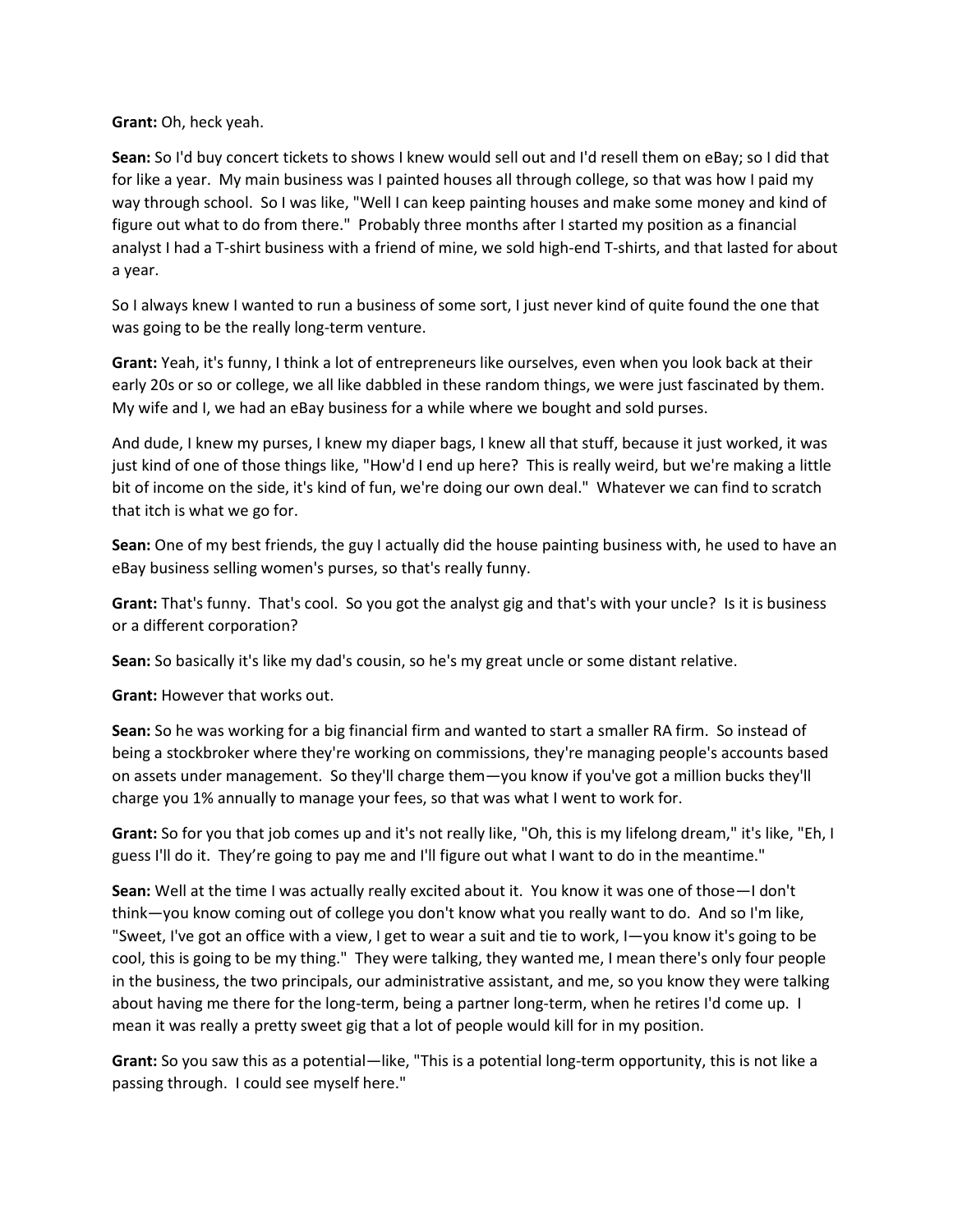**Sean:** Oh, absolutely. Especially because you know they were starting the business, I was coming in on the ground floor, I looked at this as an opportunity to be entrepreneurial with a real business. Unfortunately, it turned out to be more of a job—no, it was completely a job and I didn't really have much in the entrepreneurial part of it, at least not in the three years that I was there.

**Grant:** Alright, so you get into—how quick into it are you realizing like, "This is not what I signed up for. This is not for me."

**Sean:** You know for the first six months or so it was—things were crazy. We were—have you seen the movie Jerry Maguire?

### **Grant:** No. Of course.

**Sean:** Where you know he's getting ready to live and him and Jay Mohr or whoever, they're on the phones, calling all the clients, trying to get people to like go one way or the other. I mean that's how the first few months of this job were, it was like calling clients, "Hey, we moved our business, come over here," so it was like lots of frantic—setting things up, learning new things.

So that was pretty exciting, but after about six months things kind of settled down, I started settling in to this analyst role, and about a year into it that's when I was kind of like, "Ok, whoa, how did I get stuck doing all of this stuff? This isn't interesting, this isn't something I like." And my boss was also very old school, you know he's the kind of person that doesn't like digital records, everything's got to be on paper, and he doesn't like the internet and things like that.

So I'm trying to push them kind of into the  $21^{st}$  century based on my background, and they didn't really want that to happen. So there was kind of a battle that was starting about a year into it, as I was kind of trying to help them modernize some of the things that we were doing.

**Grant:** So you're there for a year, starting to hate life, starting to hate the gig, but you're there for three years. What happened those next two years?

**Sean:** A lot of uncertainty, doubt, terror, trying to figure out what I'm going to do, because it's family, so there was this sense of obligation. They took a chance on me out of school, so it's like obviously I'm going to spend the rest of my life with him. And so it was just this kind of like I owe it to them to stick around longer. It's like maybe things will get a little bit better.

And also keep in mind this was in 2007, so we opened up the business, the stock market was at 14,000, everything was thriving. By like May of 2009 the stock market was at 6,400, all of our assets are down, our revenue was down, he's coming to me saying, "If you can think of any creative ways to save the company money let me know."

And so the real catalyst came in February of 2009, because I took—I had saved up all of my vacation time for a year and begged my boss for months to let me take a trip down to Rio de Janeiro, Brazil for Carnival with my best friend. And it was on that trip, that's when I said, "Alright, something's got to give. I've got to set some timelines to this and start making some changes, because the longer I stay in this position the more difficult it's going to be to make a transition out of it."

**Grant:** It's crazy how many people have that kind of story where it was like I can look back at one defining trip, moment, instant, conversation, something that just triggered it where you're like, "That's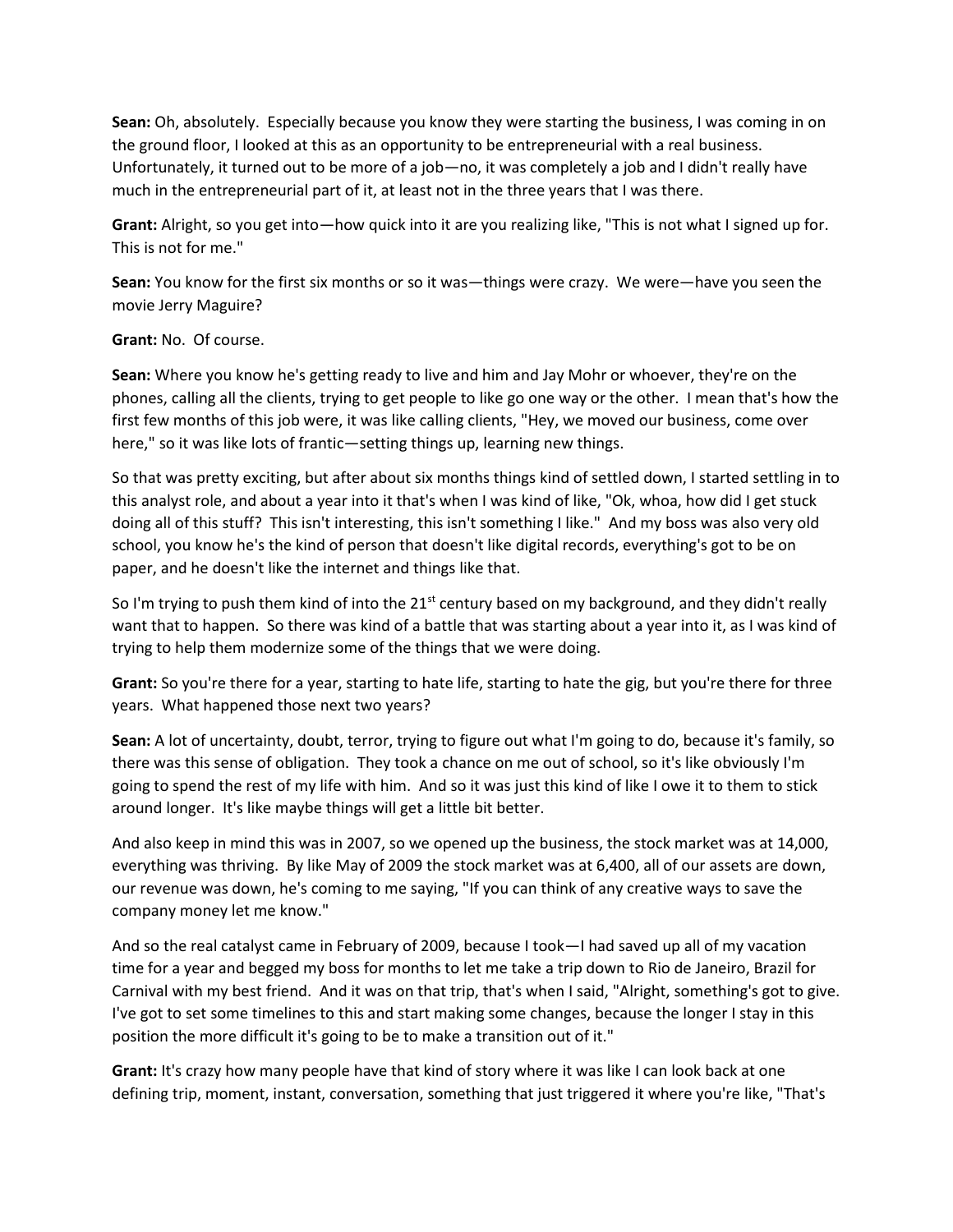it, I can't keep doing this." So for you it was that trip to Rio. Was it anything specific where you're on the beach, you were walking around, or what happened where you're like, "I've got to get out of here?"

**Sean:** Oh, there was a very specific moment. So we were down there for two weeks and we had a friend that we actually met on that Europe trip right after I graduated. She lived down there and she is very well off in Rio, so she showed us around, we danced in the Carnival celebration, we went hang gliding over Rio, we went to Iguazu Falls, I mean we had like the most amazing Brazil trip you could ever have.

And it was on the very last day, we were sitting on Copacabana Beach, holding a coconut, looking at crystal clear water, and it was just like, "I should be able to do this whenever I want. My boss shouldn't be able to dictate when I can take vacations or when I can go get my oil changed or when I can have doctor appointments. I should have full control over that."

### **Grant:** Nice.

**Sean:** And so we came back and my buddy that I was with, he left his job three weeks later, a month later he was living in Hawaii where he was for like eight months while he was just basically biding his time, getting by so that he could start his world trip, traveling around the world in January of 2010.

So that became my deadline, by January of 2010 I've got to figure something out. I've already got to deal with this guy living in Maui and having to hear about it all the time, but if he's off traveling around the world and I'm still in a job that I didn't like, simply because I didn't have the guts to leave, then I'm that's something I'm going to regret for the rest of my life.

**Grant:** For sure. So tell me the timeline then. When did you go to Rio?

**Sean:** That was February of 2009.

**Grant:** Alright, so you've got about a year to work with before January arrives, I'm just figuring it out.

**Sean:** Yeah.

**Grant:** So what are you doing in that year of preparing to make that leap?

**Sean:** So basically what happened is—well first off, the day I got back, March 1<sup>st</sup> I got a 20% pay cut. So I'm having this great trip, I'm already thinking about leaving, I come back and one of the first things that's happened is, "Sean, I'm just going to throw this out there, we're cutting your pay by 20%. It was either that or fire somebody and we didn't want to do that."

So already it's like things are starting to kind of crystalize a little bit like with how much I need to make a change. Within, it was probably a couple weeks after that I stumbled across Chris Guillebeau's blog, The Art of Non-Conformity, and I had never heard of a blog, I didn't know what that was, like the terms like location, independent, or lifestyle design, I mean nothing—that meant nothing to me.

But I started reading this guy's site, I'm just like, "Holy crap. This is what I want to do. This guy's got it figured out." And it turns out he had just moved to Portland, so I sent him an email and said, "Hey, here's who I am, this is what I'm doing, I'm looking to make a change, any chance you'd be willing to meet me for coffee?"

And he said yes, so I went and met him for coffee, and he was the one that encouraged me to start a blog. So I did some research, I started looking at WordPress and all these things, and in May of 2009, it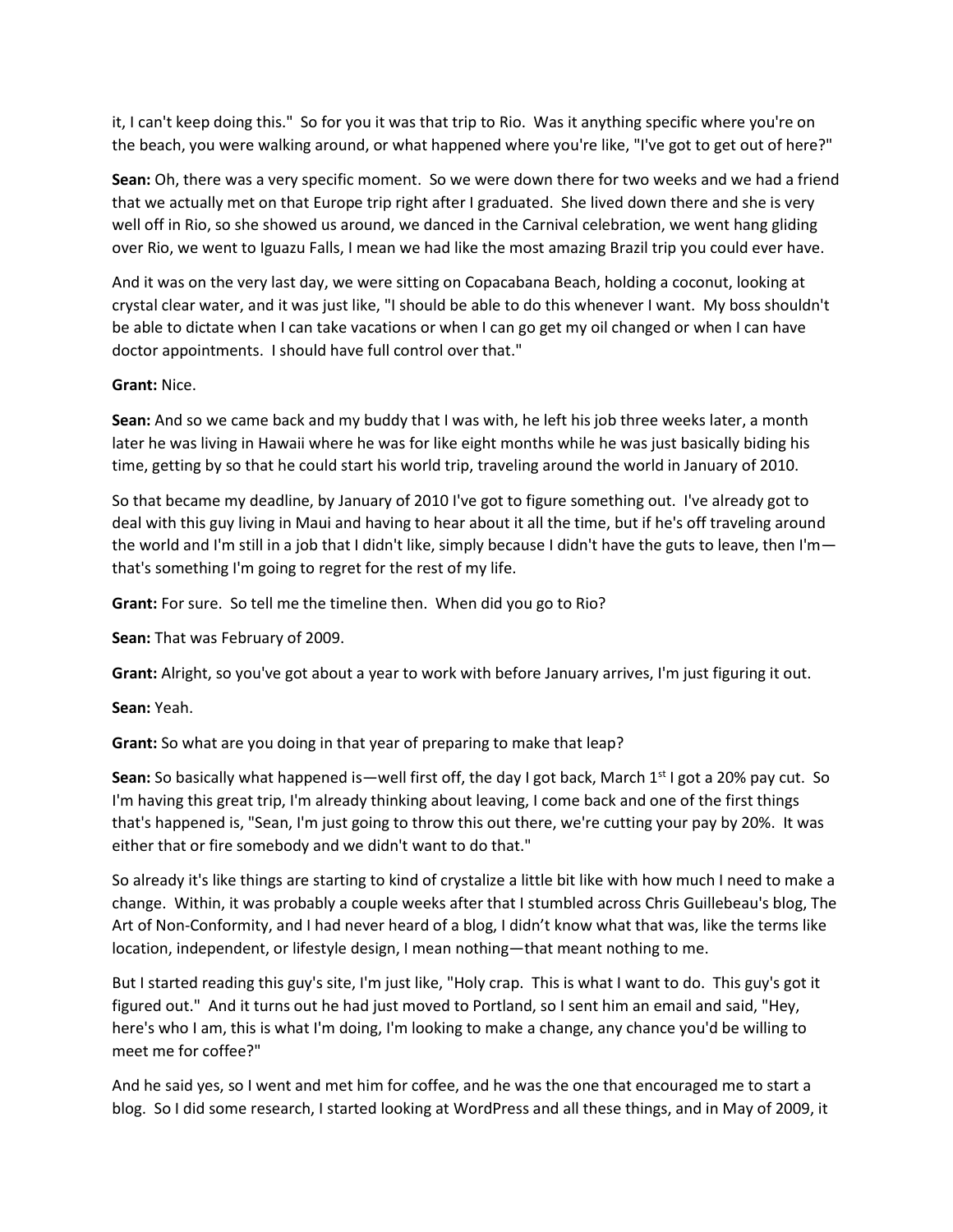was actually almost my five year anniversary, this week is my five year anniversary of starting Location 180.

**Grant:** Sweet, congrats.

**Sean:** So that's—that was kind of what started pushing me in this direction, was starting the website.

**Grant:** Nice. It seems like a lot of people have that—again, just kind of a similar story and similar track where, "I don't really know what I want to do, I just know I don't want to keep doing this." But a lot of times we know it when we see it. Like we connect with someone, we see someone, we come across a website, we see someone doing the thing, we're like, "Dude, that's it." We just have that light bulb, eureka moment, like, "I found it. This is great. I've got to figure out how to do that."

And it's crazy how so many times find that person who's doing that thing and when we reach out to them they're often times extremely helpful and extremely generous and kind to say, "Here's how I did it." And you know ultimately that's kind of part of this show is being able to say for people that are looking at the Sean Ogles of the world going, "Ok, this dude gets to travel around and teach other people to do the same. How do I get into that?" And it's the same thing that Chris was able to do for you.

**Sean:** Oh, absolutely.

**Grant:** So when you meet with Chris what's that conversation like? How does that go?

**Sean:** So first off I had—I think I lied to my boss, I said I had a doctor's appointment. I'm over on the east side of Portland in like hipster central wearing a suit and tie.

**Grant:** Fit right in.

**Sean:** Go into Starbucks and Chris is just like, "Oh man, you obviously need to make some changes here."

**Grant:** You've got to get out of this world.

**Sean:** Yeah, and so you know we're talking and you know he made some recommendations for other sites that I should check out, some personal development sites. The one I specifically remember was Steve Pavlina's site at the time, and he's like, "Go look at some of these blogs and consider maybe starting one of your own."

So I was like, "Ok." So I'm looking at these things and you know finally I was like, "Ok, I'm going to do it." So a month alter I went back, I said, "Chris, alright, I've started a blog. Can we meet again, because I'm not sure what's next?" And I actually got an email from someone last week saying, "I wanted to go back and I wanted to see what your first blog post looked like. And I was reading it and I saw that your first comment was Chris Guillebeau, I thought that was the coolest thing ever." So it was kind of funny how it all worked out.

### **Grant:** Very cool.

**Sean:** So he kind of took a little bit of a mentor role for me in that first year and beyond. So we'd meet for coffee like once or twice a month—or once every month or two, and I'd kind of be like, "Ok, I've got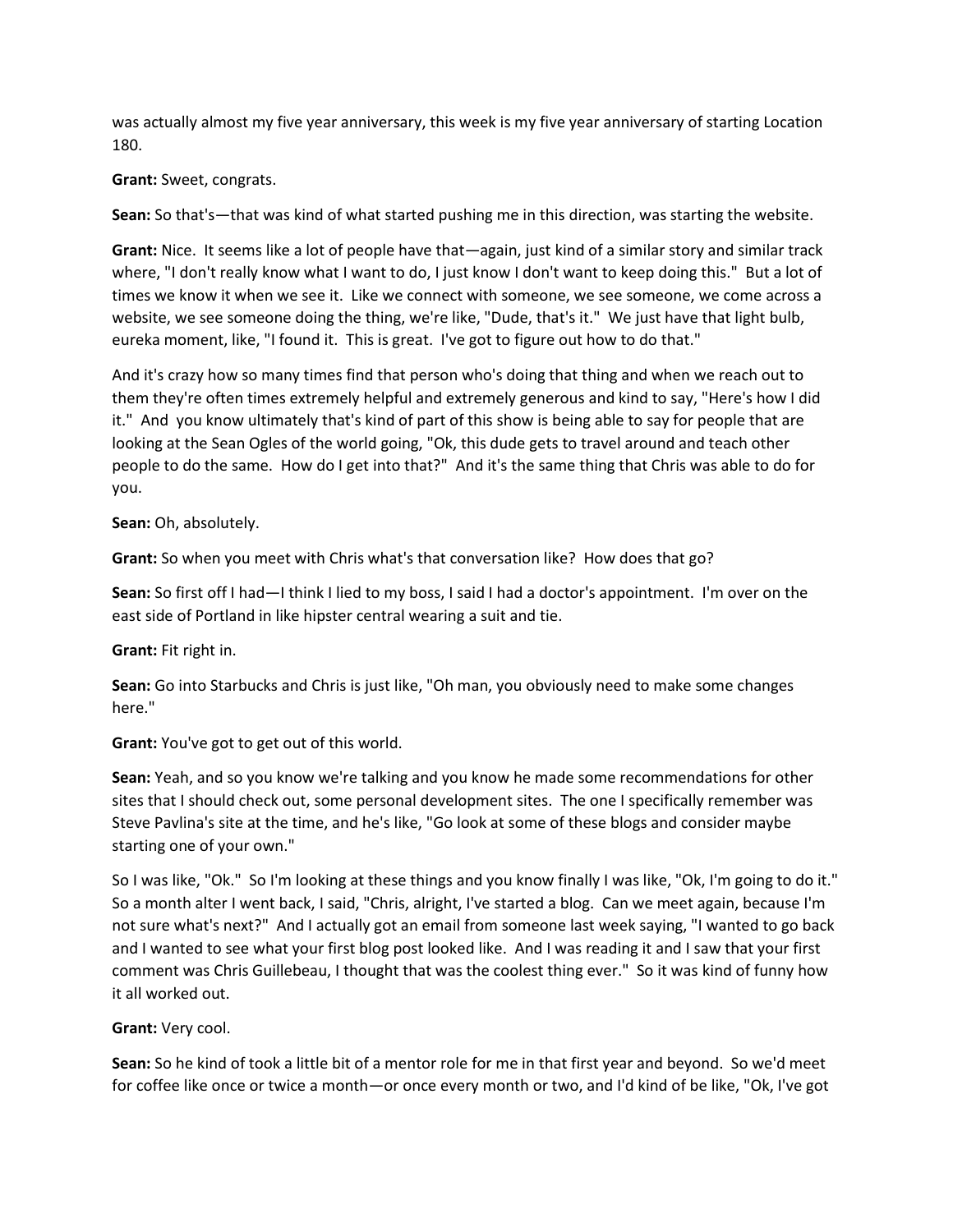some blog posts." It's like, "Ok, I did my first guest post. Ok, I made my first dollar online." And he would kind of just provide feedback along the way.

**Grant:** So leading up towards January, by the time January 2010 hits do you have any savings in place? Do you have any plan in place or where are you at with the blog that made you confident you could or couldn't make the jump?

**Sean:** Yeah, so the real catalyst happened in August of 2009. So I'd been doing the blog for a couple months, I was starting to formulate some plans, but didn't have anything set in stone, but I'd talk to Chris about them and at one point he did a meet-up and there was 40 or 50 people there and I remember walking across the street and he yells at me, "Hey Sean, by the way you better follow through with all those things you talked about because I don't have to rewrite your chapter in my book."

So in his first book, The Art of Non-Conformity there's a chapter where he talks about me compared to somebody else. So this other person that he's seen multiple times in the last couple years and every time it's like, "Hey Chris, I want to do this. Hey Chris, I want to do this." And it's the same conversation every time and he takes no action, and then me who takes action based on his advice.

So I was like, "Ok, I've got to do something now."

**Grant:** No pressure.

**Sean:** Yeah, and so this was at the time where my boss was like, "Hey, if you can think of ways to save the company money I want to hear about them." So that September I submitted a remote work proposal. I told my boss that I would take a 50% pay cut if he let me work on a trial basis for three months from Hawaii where my best friend was. I'd open us up to new business, we'd make the company more secure and allow them to travel, because we'd have to figure out how to do that security-wise. So I had this whole elaborate five page proposal.

And a month later, after multiple meetings talking about it, I went in, they said, "Hey Sean, meeting, conference room, we want to talk about your proposal." They sat me down, they said, "Sean, we've decided not to accept your proposal, but we will accept this as your resignation."

**Grant:** Wow. Were you just blindsided?

**Sean:** Totally. I didn't see that coming at all.

**Grant:** Holy crap.

**Sean:** It was one of those—he's like, "We'd like you to stick around for the next two weeks, you'll make a little bit more money, you'll teach us everything that you know and help us with all your processes and everything, and then you'll go on your way."

And we went back and forth and in the end I could have saved my job, there was a position—there was a way to do that, but I kind of said, "You know what, if this is how you're going to treat me maybe this is what I need to do and get out of here." And so it was probably—you know realistically it was probably a year earlier than I really wanted to, even based on my timeline, just because you're always waiting for that perfect time that never really exists.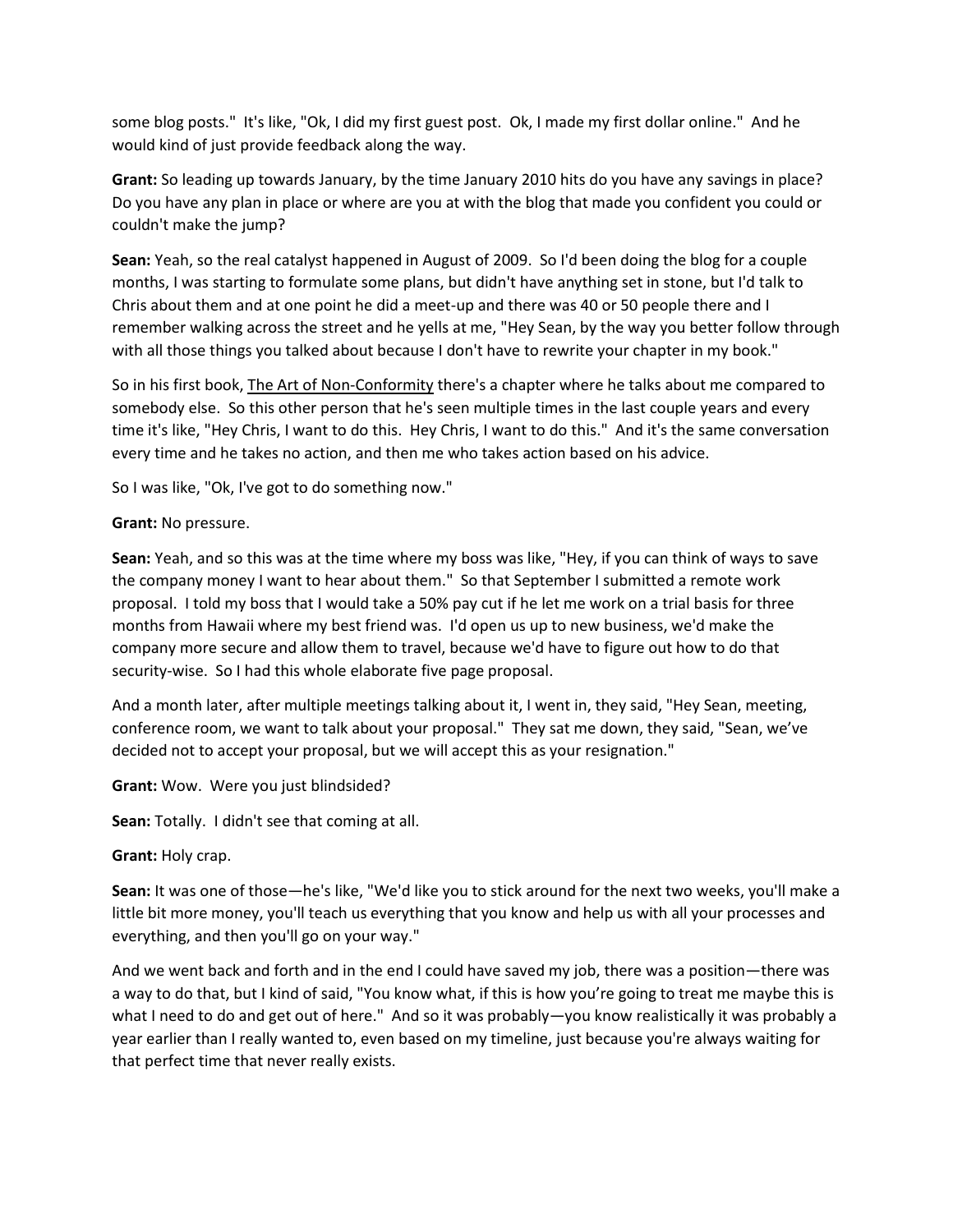So at the time I ended up having—I had about \$10,000 in savings, the blog was starting to gain a little bit of traction, a week later I wrote a post called "My Last Day", so I wrote the post where I actually left my job, and a couple days after that opportunities just kind of started showing up. So Chris offered me a job as his affiliate manager and that's something I still do today. Dan Andrews of the Tropical MBA, who at the time had absolutely no brand, nobody knew who he was had this creepy sales page of a video of him in the Philippines saying he wanted to bring an intern out to Asia to work with him. He's like, "I'll pay your basic living expenses and you work part-time and I'll teach you internet marketing, you help me grow my business."

So he reached out to me, sent me an email, it said, "Hey, I think what you're doing's great. You should look into this, I want to bring you out here." So two months later I'm on a flight to Bangkok, meeting this random dude from the internet at 1:00AM at the airport. And it turned out to be the best thing I ever could have done.

**Grant:** Wow, that all happened very quickly it sounds like.

**Sean:** Yeah, between like you know September, October, and January, you know a lot changed. I sold my car, I started taking things more serious with business, I decided I was going to move to Asia for seven months. You know I still wasn't sure how I was going to make a living, I still wasn't sure how I was going to start a business in all of this, but I knew that I was going to get the adventure I wanted, I knew it would give me an opportunity to write about interesting things on the blog, and so both of those things seemed like a pretty good idea at the time.

**Grant:** Yeah, for sure. So whenever your boss—and they sit you down and they say, "Hey, we're going to accept this as your resignation." Are you feeling pissed, are you feeling ticked, are you feeling hurt, are you feeling relieved?

**Sean:** Oh, I'm feeling all of the above. I was terrified. And it was the kind of thing—I went back the next day and I was like, "Ok, I just want you to know I view this as involuntary termination, I plan to collect unemployment," all that kind of stuff, and that really pissed him off, because he thought that it was more of a mutual thing than it was, and I looked at it as, "Hey, you're firing me."

So you know it was—it was tough, because you know again, we were an office of four people, so—

**Grant:** Right, and family.

**Sean:** And family. And so you've got this guy I've known my whole life who in a lot of ways has kind of taken a father figure kind of role. You know I see him every day and I know he kind of looked at me the same way, it's like take you under your wing and kind of teach you the business and all that kind of stuff. And you know I still credit a lot of where I'm at today to things that I learned from him, but I didn't see him for—I saw him at my sister's wedding last summer and that's the first time I'd seen him since 2009. So it was—there was definitely some hard feelings afterwards in both directions.

**Grant:** Sure, so you head out to Bangkok a couple weeks later. What happens from there?

**Sean:** So I got an apartment in Bangkok, I meet Dan and immediately he's basically like, "So what do you want to do?" He's like, "How do you—what do you think about going down to the islands for a while? You want to go down to the islands?" I was like, "Sure, that sounds great."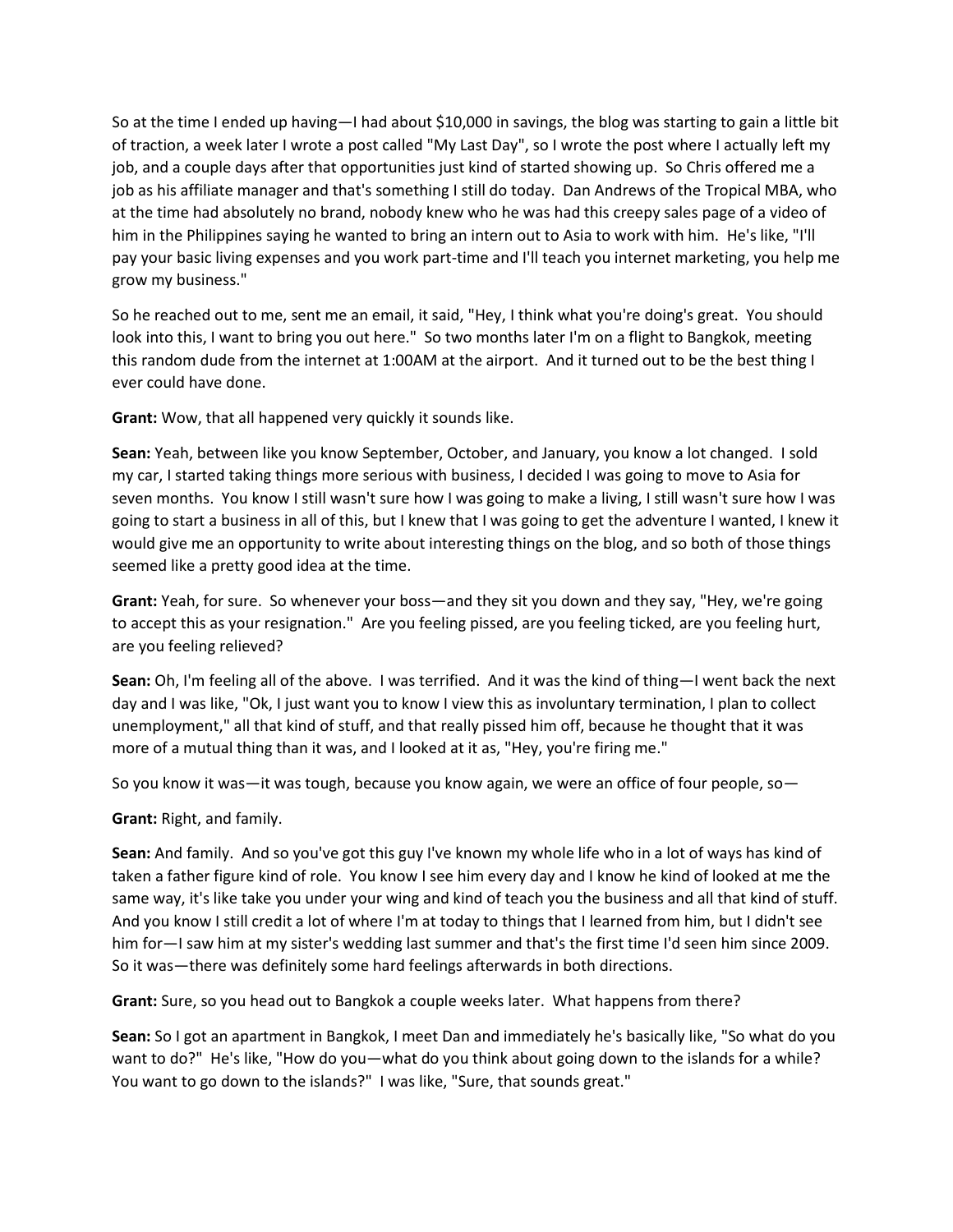### **Grant:** "I guess?"

**Sean:** And I remember I was standing on—this was like three days after I arrived in Thailand. We hopped on a flight, I'm standing on a beach in Krabi, Thailand, like looking up at these massive cliffs and the ocean, it was like a Wednesday or something, I was just like, "How did I get here? Like somewhere along the way, even if none of this pans out, I made some really good life decisions to end up right here at this moment."

### **Grant:** Yeah.

**Sean:** And so I convinced my buddy Ryan, the guy living in Hawaii, I convinced him to start his world trip in Thailand, so he met us out there, we spent like two weeks hanging out in the islands. Ian, Dan's partner with Tropical MBA and the podcast, he came out, the COO of the company, he came out, we all hung out and traveled around, and after like two or three weeks he was basically like, "Alright, I'm going back to Manila, you can come with me if you want, you can stay down here in the islands, or you can go somewhere else in Asia and work remotely."

So I popped back up to Bangkok, I got an apartment there and that was kind of my home base for the next six months.

**Grant:** So at this point you've been away from the company for what? A few months now or so?

**Sean:** Yeah.

**Grant:** And Location 180 is up and running. Are you making revenue from that? Where is your income coming from?

**Sean:** At that point I was making \$800 a month from Dan for my basic living expenses and that was about it. You know I had a little bit of money coming in from the blog, I think my first big win with the blog came in May of 2010, so you know four or five months after I arrived in Thailand. And so making a little bit of money here and there, but not a ton necessarily, and luckily Thailand's a cheap place to live, and so that was kind of part of the benefit, I could go, I could learn these skills, I can build up the blog and I can do it in a place that not only has adventure, but is cheap for me to do it and cheap for me to live.

**Grant:** But it sounds like—I mean it sounds like you're saying too that, "I'm willing to live on \$800 a month knowing that I get to dictate the terms," versus, "I'm living in a lifestyle I don't want making good money, but having to wear a suit and hating my life."

**Sean:** Oh, absolutely. And there was a period of about nine months there where I made—it was great, it was one of the most enjoyable, exciting times of my life, but I made a lot of sacrifices. I mean have had a long-term girlfriend who I'm now engaged to, but I said, "Hey, I'm moving to Thailand for seven months." It's like, "I'm unhappy doing what I'm doing and unless I do this now I'm going to be unhappy for the rest of my life. This is a jump that I need to take."

And so that was really hard. I was very selfish in that regard. And—

**Grant:** Would you do that differently today, looking back?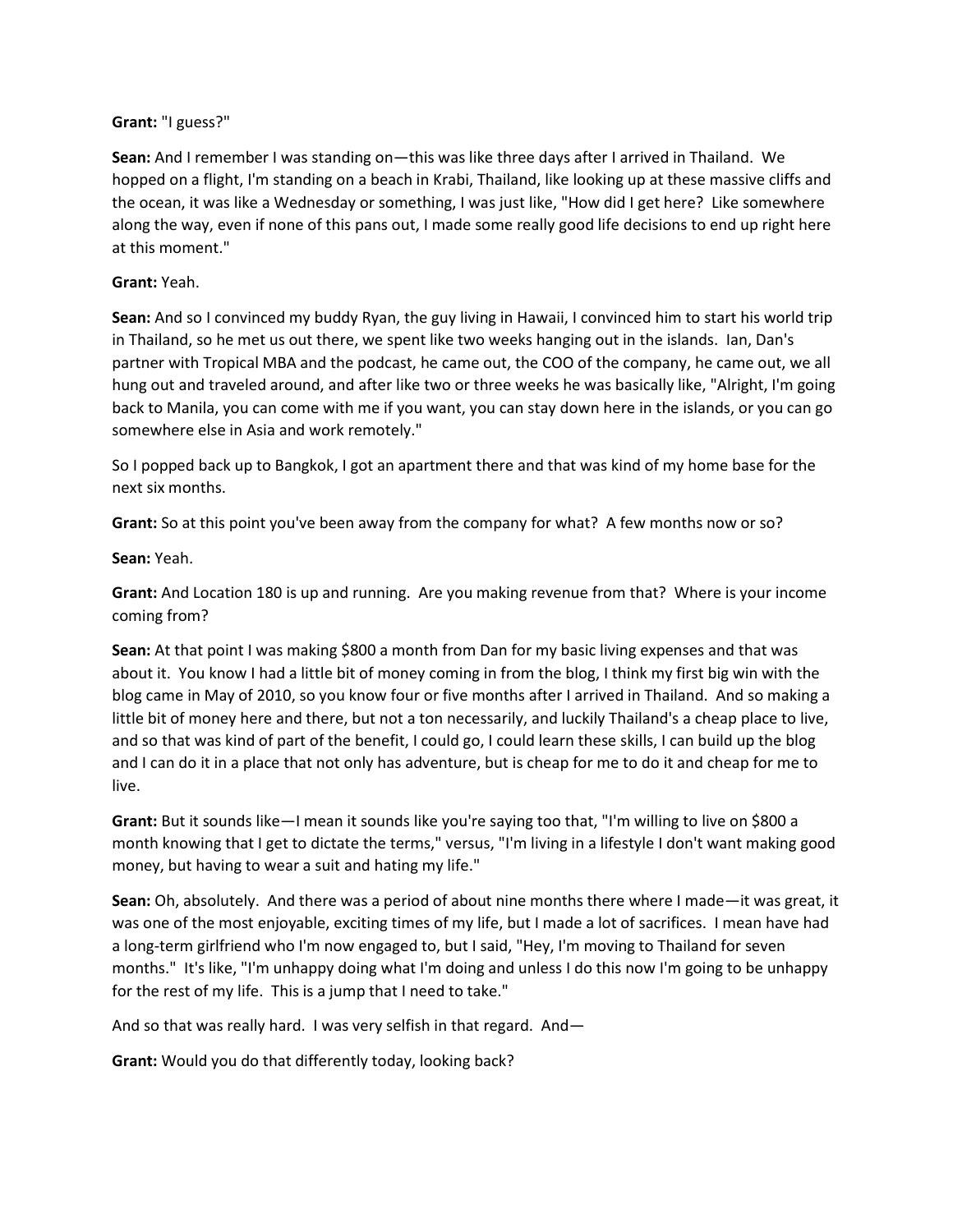**Sean:** No, I wouldn't. It's one of those things—as hard as it was at the time, we broke up for a couple of months in there, but I also knew that if I'm not happy I'm not going to be able to help anybody else achieve their goals in life, and I would probably stay in that job that I didn't like and just kind of continually grow bitter. And so now I think that we've got a fantastic relationship and I think a big part of it is because I took the leap and I took that time to be selfish and focus on my business and my goals and what I wanted, because that essentially is just building the foundation for what the rest of my life is going to look like.

**Grant:** So when you're over there—you're over there, you wrap up with the Tropical MBA stuff, you're starting—Location 180 is kind of getting going, what kind of doubts, fears, insecurities are you wrestling with?

**Sean:** I'm terrified with just how am I going to support myself long-term. You know at this point I've been spending months in Thailand, I was traveling around, I went down to Bali, I went to the Philippines, you know having a great time, and the thought of another cubicle desk job is scary for some many reasons.

Because now I've been advocating this location-independent lifestyle and the power of entrepreneurship and all of this stuff, and so that would be the worst thing ever to go back to all my readers and be like, "Yeah, it didn't work out. It was all a load of crap, but you know I'm back at a day iob."

**Grant: "**You guys do it, but I'm not going to do it."

**Sean:** And so I think that was one of my biggest fears is you know I took this chance, I made this leap, I was being selfish, and the idea that I did all of that and it wasn't going to work out the way that I wanted it to, that was scary.

**Grant:** Yeah, for sure. So at what point did you finally feel like, "Hey, I think this is going to work. This whole blog thing, I think this might actually come together and I could make a living from this."

**Sean:** So basically—you know there's kind of a three-step process that I teach people, and we can maybe go into that specifically a little bit later, but when I got back—I got back in July of 2010, end of July, and I was like, "Ok, I need to find a way to make a living." I'm still working with Dan, still working with Tropical MBA, so I've got a little bit of money coming in, but not enough to support in Portland or the United States.

So I was like, "Ok, well I've learned a ton about search engine optimization, so I'm going to do freelance SEO." And two weeks after being back in town there was kind of a big social media meet-up party in Portland and a friend invited me to that and I went, and just started telling people, "Hey, I do freelance SEO. Here's some of the sites that I've worked on."

I got offered three jobs on the spot. Two of those were desk jobs where I had to show up 9-5 and I said, "You know what? I'm not ready to go back to that." And one of them was an SEO company and they just needed somebody that they could freelance—or hire work at to. So they said, "We can pay you \$2,000 for this job, it needs to be done in two weeks, can you do it?"

And so that's what I did. So I found a few people like that where I didn't have to manage clients, I got to do all the SEO work and I just reported to somebody in that company and you know that's how I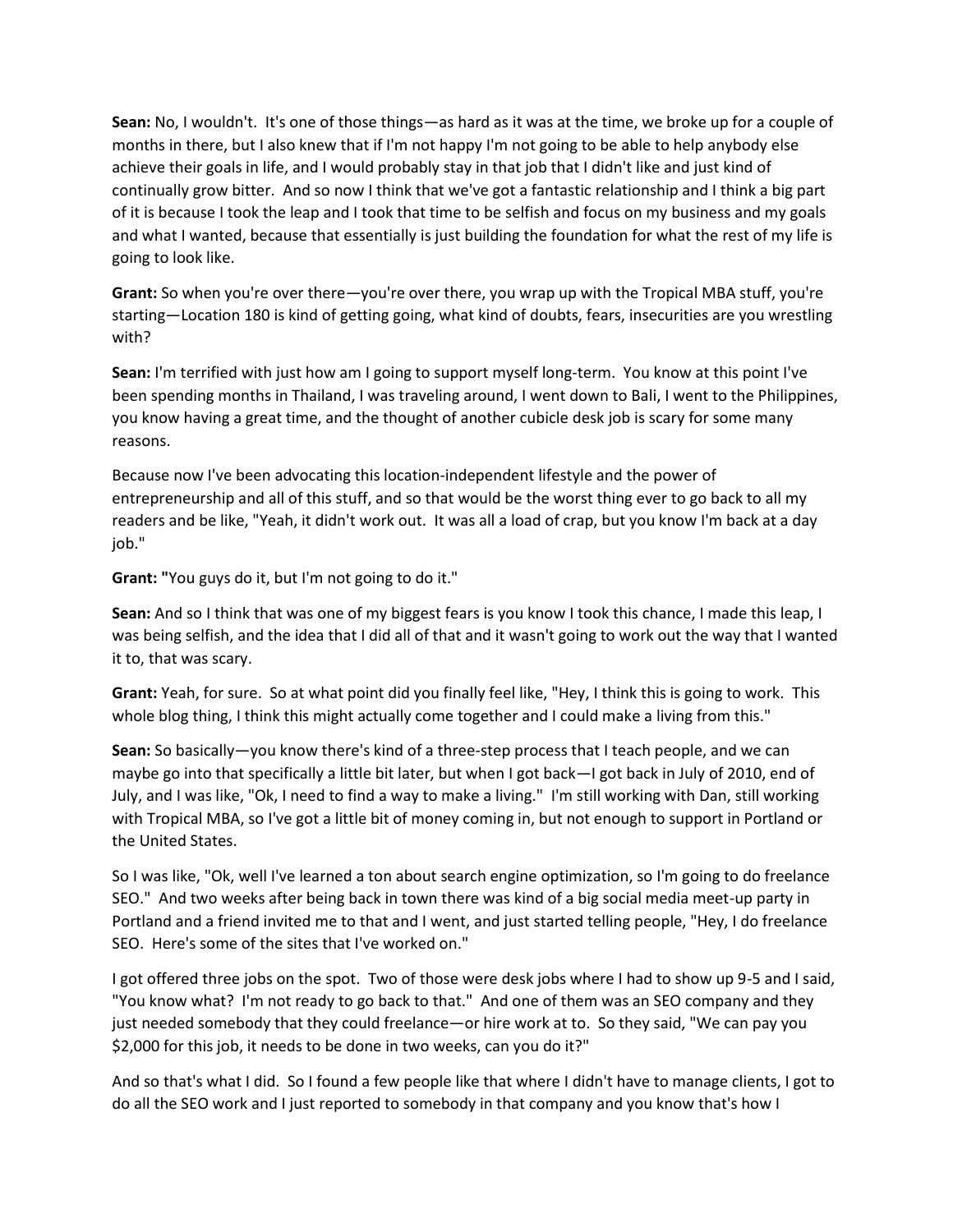supported myself for a year and a half while I continued to build up the blog, I continued to develop my own products and so on.

**Grant:** Nice. So that was your primary source of income for a year and a half?

**Sean:** Oh yeah.

**Grant:** Nice. So yeah, tell us about—so you've got three steps, and if someone's wanting to do this, if someone's listening to this right now and they're going, "Ok, I'm intrigued, I'm in my desk job, I'm in cubicle land, I'm living this unfulfilled life that I hate. I've got to get out of here, I'm intrigued by—maybe I'm intrigued by the travel, maybe I'm just intrigued by doing my own thing." What are the three steps that you prescribe that can help someone make that leap?

**Sean:** Ok, so step number one, and most—the reason a lot of people that get started online, the reason they're not successful is they skip these first two steps. They start doing something, they start working on it, it doesn't work, they get frustrated, they go back to their day job. So step number one is take the time to learn some of the fundamental skills you need to be successful online.

So things like basic copyrighting, WordPress, everything I do is on WordPress. It makes it easy for you know technical idiots like myself to build good-looking websites. Social media for business, basic SEO, so all of these skills that no matter what you do online, all of these things are really useful. And so I tell people, "Start a blog and use that as a way to hone all of these skills. So start a blog and use it to practice your SEO. Start a blog and use it to work on your headlines and see if you can get email opt-ins and stuff like that. Start a blog to treat that as your business and practice social media that way."

And a lot of people just jump straight into, "I want to build a membership site, I want to build a product, I'm going to build an ecommerce store," and those things are great, but if you don't have the fundamental skills from the beginning, then it can be really frustrating to start some of those things.

**Grant:** So you're just basically creating a laboratory for yourself. "This is my—I'm a mad scientist, I'm just doing experiments, seeing what works and what doesn't."

**Sean:** Exactly, and that's what Location 180 was for the first two years. I wrote about all sorts of different topics, I tried all sorts of different things, and just kind of paid attention and saw what worked. So that's step number one.

Step number two, and this is the one a lot of people like don't even think about, but what I tell people is take one of those skills that you're now pretty good at and freelance them. What this allows you to do is say you're a good writer, so you decide you're going to do freelance copyrighting or freelance SEO writing or something like that, it's a relatively easy business to get started with, you've already got most of the skills you need, and there's a lot of people looking for that kind of work.

So this does two really important things, it builds your income and it builds your confidence. So it builds your income in the sense it's like, "Ok, within three to four months of doing this you can make \$3,000 to \$5,000 and you've got the confidence to know that you can support yourself." It's like whatever you want to do, I mean one you're making \$4,000 a month that gives you a lot of choice.

**Grant:** A lot of options, yeah.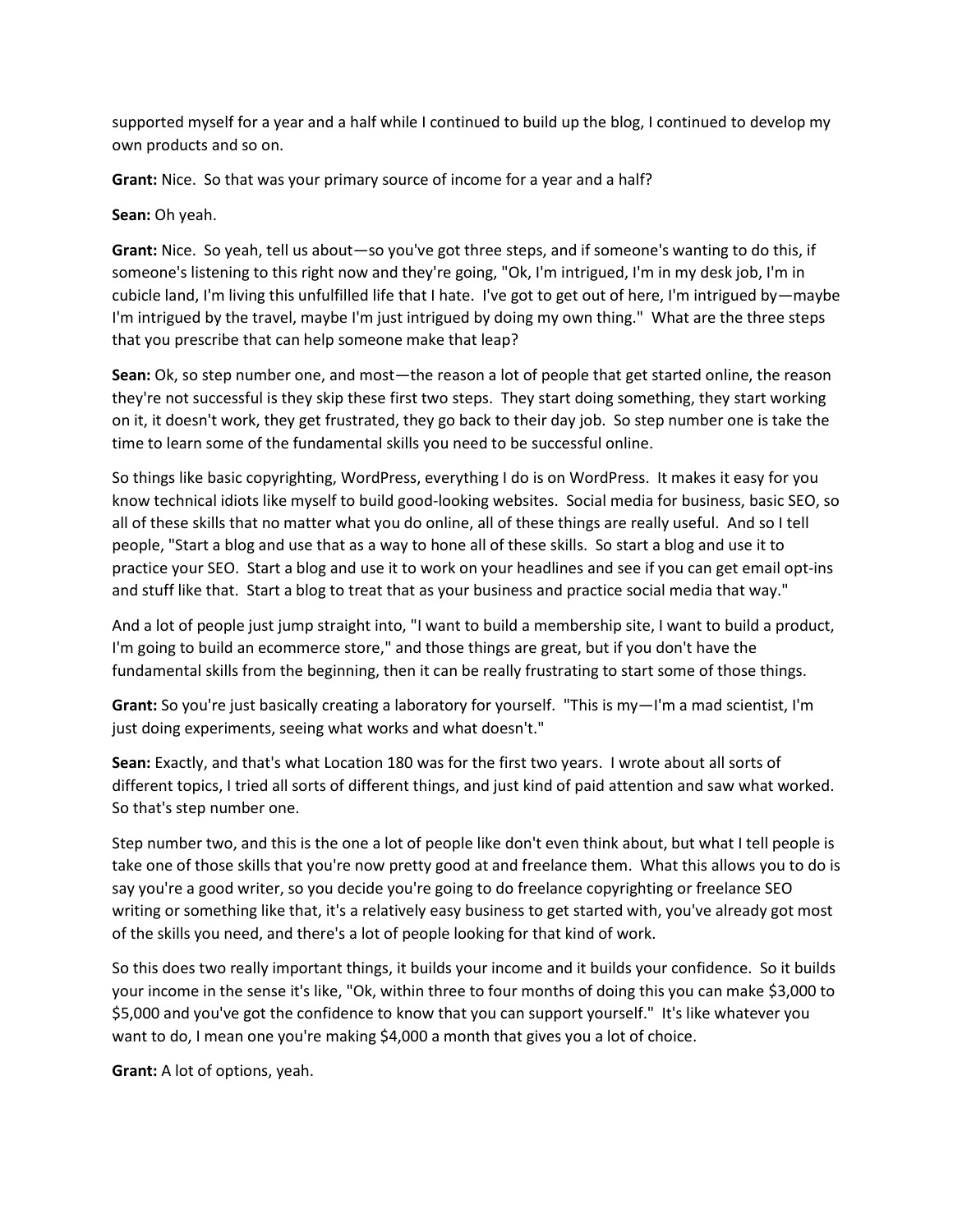**Sean:** So it's like, "I'm going to leave my day job and I'm going to focus on this fulltime," or, "I'm going to keep doing this on the side, but now that I know I can support myself I'm going to do something maybe a little bit sexier," and that kind of is where step number three comes in. So build your skills, freelance one of your skills in order to build income and confidence.

And then step number three is apply it to projects you really want to be working on. So you know freelance writing, some people love it, but a lot of people are just like, "Eh, it's just not that interesting." So that's when you maybe start trying to professionalize your blog and do information products, maybe you create an affiliate marketing niche site, maybe you start a podcast, maybe you create an ecommerce store. I mean there's all sorts of other things.

For me, that's when I created Location Rebel, my premium product community. I created a golf site all around my love of golf, Breaking Eighty, I have a photography site, HDR Software. So once you've got that fundamental base, you've got the income, you've got the skills, you've got the confidence, that's when you start doing all the really cool, exciting, passive income projects or whatever you want to call it.

**Grant:** But it's easy, like you mentioned up top, it's easy just to leap frog those first two steps, going, "Alright, I'm passionate about this. Let's do it." It's like whoa, whoa, if you don't have some type of a base that you're working off of, it's an uphill battle.

**Sean:** And I think that's the mistake most people make. Everybody—there's all this talk, people read The 4-Hour Workweek and it's like, "Sweet, I'm going to start a passive income business around my big hobby or whatever it is." And you know they start getting into it and they're like, "Oh, this is a lot harder than I expected it to be." But when you've got that base and you've got that freedom and you've got that time—like if you're making \$4,000 writing, you leave your job, you can do that work in say 30 hours a week, then you've got a ton of extra time and freedom with which you can build out your new project.

So you know for instance my golf site, I started it over a year ago, and it makes a little bit of money, but not a whole lot. And for the amount of time and effort I put into that, if I still had a day job there's no way I'd be able to devote that much time to my kind of passion project. But now because I've got this business and I can do it from anywhere and I can work on my own hours, it gives me the free time to devote to that.

**Grant:** Yeah, for sure. I think you described that really well, that the golf thing may never pay the bills, but you've got enough going from Location 180 and a few other buckets where money's coming and you've got some revenue streams happening that it gives you the time to say, "Let's create a site about playing golf, because I'm into that and I may never make a living from it, but I really dig that." And it just allows you to pursue some of those side pet projects.

**Sean:** Exactly.

**Grant:** Nice. Very cool. Looking back, is there anything that you would do differently? What advice would you give to your 24, 25 year old self?

**Sean:** You know, to be honest, there isn't a whole lot I would do differently in that regard. I might have made the leap a little bit earlier. If I were to go back and talk to my 24, 25 year old self, that was the person that decided to make the leap and do it, so I would basically say, "Keep doing what you're doing. If you're not happy—"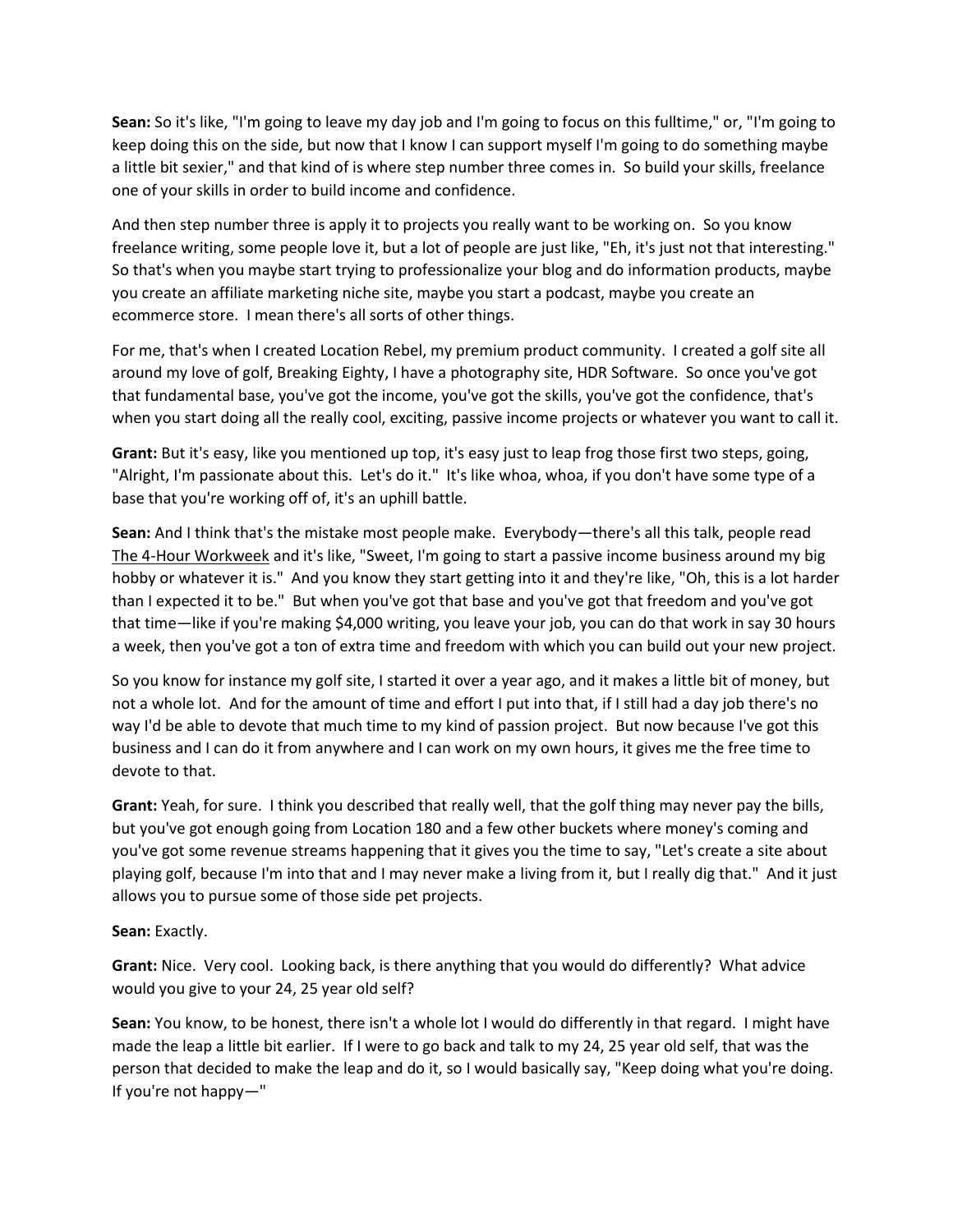**Grant:** "It's going to be ok, buddy."

**Sean"** "It's going to be alright. You're going to come through on the other side great." But I would say if you're not happy with something change it sooner rather than later, because the longer you wait the harder it gets to change." Tim Ferris had a quote, he once said, "Most people will choose unhappiness over uncertainty," and I think that's absolutely true. For eighteen months I sat in my day job and this uncertainty around you know what's my boss going to do if I leave? How am I going to pay the bills? What are my friends and family going to think? What's going to happen?

And once I finally said, "You know what? My happiness is more important than this potential of what might happen." Once I made that decision everything kind of started falling into place.

**Grant:** Yeah, for sure. It's one thing now for guys like you and I where we can look back and be like, "Oh, it worked out, it was great. We hustled and there were definitely some sleepless nights and you're wondering how it's all going to play out." But when you're in the midst of it, you're in the trenches, you're just like, "Oh dear God, I hope this works and I hope I don't have to go back and get a job." And you have some days where you feel great and some days where you're just like, "Oh man, I feel it's all falling apart, I'm not really sure what to do."

**Sean:** Well and it's one of those things I like to ask people, it's like, "When was the last time in your life the absolute worst case scenario ever happened?" And it's like, "What is the worst case scenario? Ok, I'm going to leave my job, I'm going to move to Thailand for six months. What's the worst case scenario? Alright, the business doesn't work out, I have to come back, get a job," and I'm 25 years old at the time is what I would have been or 26 or something. "Ok, that's not that bad. I got a big adventure, I got some life experience, and a lot of employers are going to look at that as a benefit."

So it's really—when you put things into perspective, what you think might be this huge, big, scary, terrible thing really probably isn't that bad.

**Grant:** You felt like either way it's going to be in a win.

**Sean:** Exactly. It's like there was really no way I could lose in this situation and it just so happened that kind of the best case scenario worked out where I was able to start a business that helps a lot of people and I can continue to travel and do all the stuff I like to do while I'm at it.

**Grant:** Beautiful. Well let's wrap this up, put a bow on it. You've got this Location Rebel product that helps teach people those three steps, just a lot more in-depth, so tell us more about that.

**Sean:** Yeah, so Location Rebel I started two and a half years ago and that's exactly what it's all about is starting with the basic skills, helping you turn one of those skills into a business, and then helping you grow the business you really want to be growing long-term. So we've got over 700 members in there now, the most important part about this or any system like it is the community.

This is kind of an unconventional thing, when I was going through this process I knew Chris and my buddy Ryan, but I didn't really know a lot of other people that were building this type of solopreneurtype business, and so to have a community full of people that are working on the exact same type of thing as you, that get it, I mean that's I think one of the most powerful aspects of the entire thing.

So if that's something you're interested in, shoot me an email and check out [www.LocationRebel.com.](http://www.locationrebel.com/)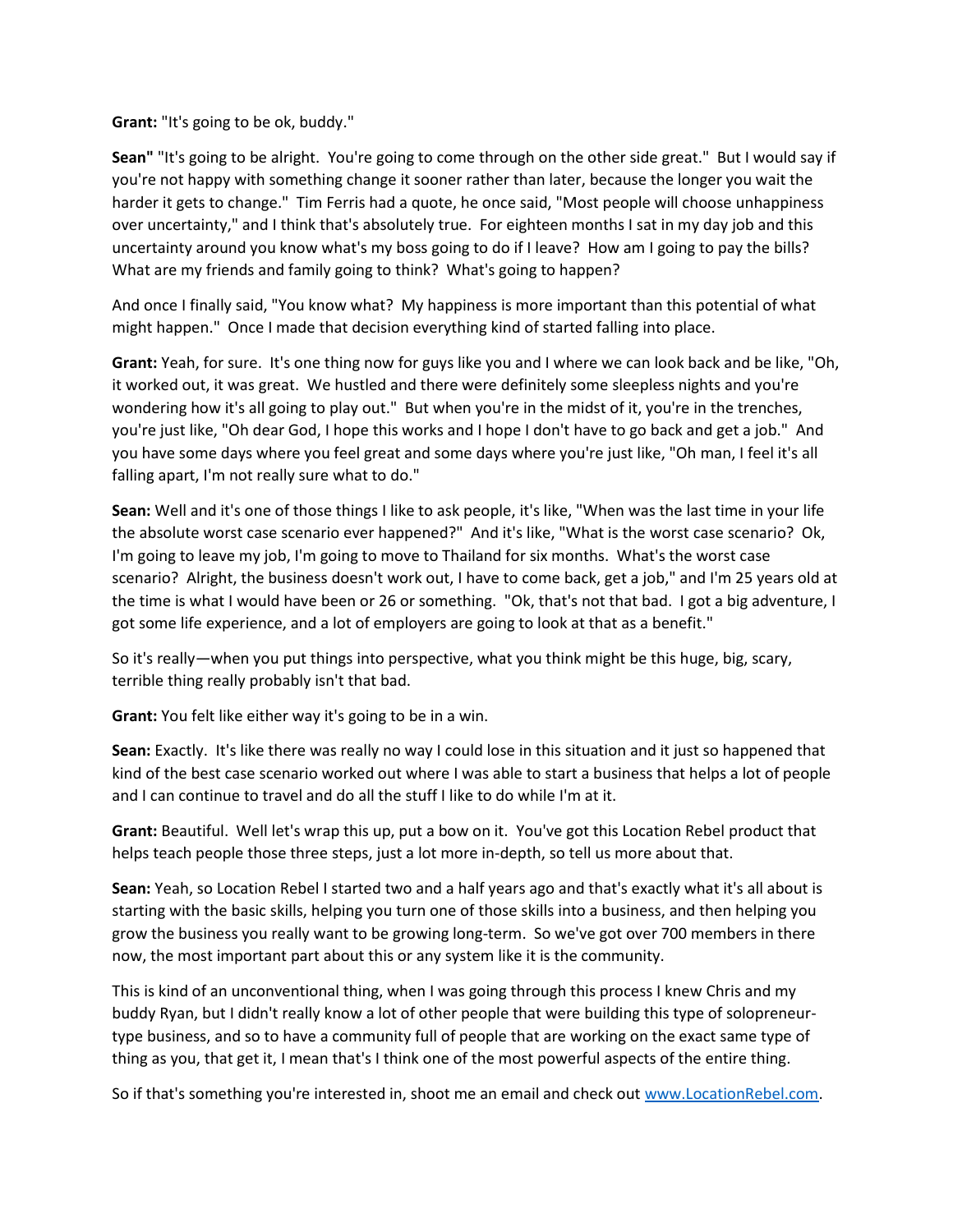**Grant:** Sweet. Well where can we find out more about Location Rebel? Where can we find out more about who you are, what you do, email, Twitter, all that stuff?

**Sean:** I'm pretty easy to find. So Location180 i[s www.SeanOgle.com,](http://www.seanogle.com/) [@SeanOgle](http://www.twitter.com/SeanOgle) on Twitter, [www.Facebook.com/Location180,](http://www.facebook.com/Location180) and for anybody that's interested in golf, you can check out [www.BreakingEighty.com.](http://www.breakingeighty.com/)

**Grant:** Beautiful. Sounds good. Sean, thanks for the time, thanks for the knowledge biscuits man, always good talking to you.

**Sean:** My pleasure, man, I appreciate it.

**Grant:** Alright, boom. There it is, there it was, there you have it. Sean Ogle coming at you. I hope you enjoyed that interview. Just a really cool story, just crazy, crazy how planning his exit and looking for that way out and then boom, here's a little bombshell the company's going to drop on you. But really cool about how that was one of the best things that ever could have happened to him and again that's a theme I think you're going to hear a lot on this show. So hopefully you learned some stuff there.

Hey, if you want to check out Location 180, if you want to check out anything else that we talked about there, even Sean's flagship program, Location Rebel, you can go to [www.GrantBaldwin.com/SeanOgle.](http://www.grantbaldwin.com/SeanOgle) You can find all the details there, so make sure you stop by and check that out. [www.GrantBaldwin.com/SeanOgle.](http://www.grantbaldwin.com/SeanOgle)

Alright, if you haven't heard by now we are running this contest, we want to help people find out about this podcast, we want to help just promote it, get the word out there. So we're giving away some cool stuff, giving away an iPad, giving away a coaching session with me, giving away \$100 to Amazon, and just to—we're trying to entice you, we're trying to tease you, we're trying to get you to share the podcast with some people. So all the details, you can find a[t www.GrantBaldwin.com/Contest](http://www.grantbaldwin.com/Contest) is where you can actually enter. There's three simple steps you can do to enter in to this contest here and how you can be eligible these delightful prizes.

Number one, if you would go into iTunes and subscribe to the podcast. Really simple, you can find detailed instructions and screenshots at [www.GrantBaldwin.com/Contest](http://www.grantbaldwin.com/Contest) if you don't know how to do that. So just subscribe to the podcast, number one.

Number two, if you would just leave us an honest rating and review. We'd love to hear what you think about the show, what you're learning, who some of your favorite interviews are so far, any of that stuff that you can share with us, that would be phenomenal.

And then numero tres if you would, on the [www.GrantBaldwin.com/Contest](http://www.grantbaldwin.com/Contest) page, if you would just enter in your email at the bottom of the page for two reasons. One, we want to keep you up-to-date on the show, different guests that we have on and different things that we've got going on with the podcast. And then two, if you win a prize, we've got to be able to contact you. So just make sure that we know where to send your iPad, where to send your \$100 for Amazon, where to hang out with me on Skype for a bit.

So make sure that you just do those three things. Again, all the details can be found at [www.GrantBaldwin.com/Contest.](http://www.grantbaldwin.com/Contest) Alright, there you have it, my friends, that puts this episode in the